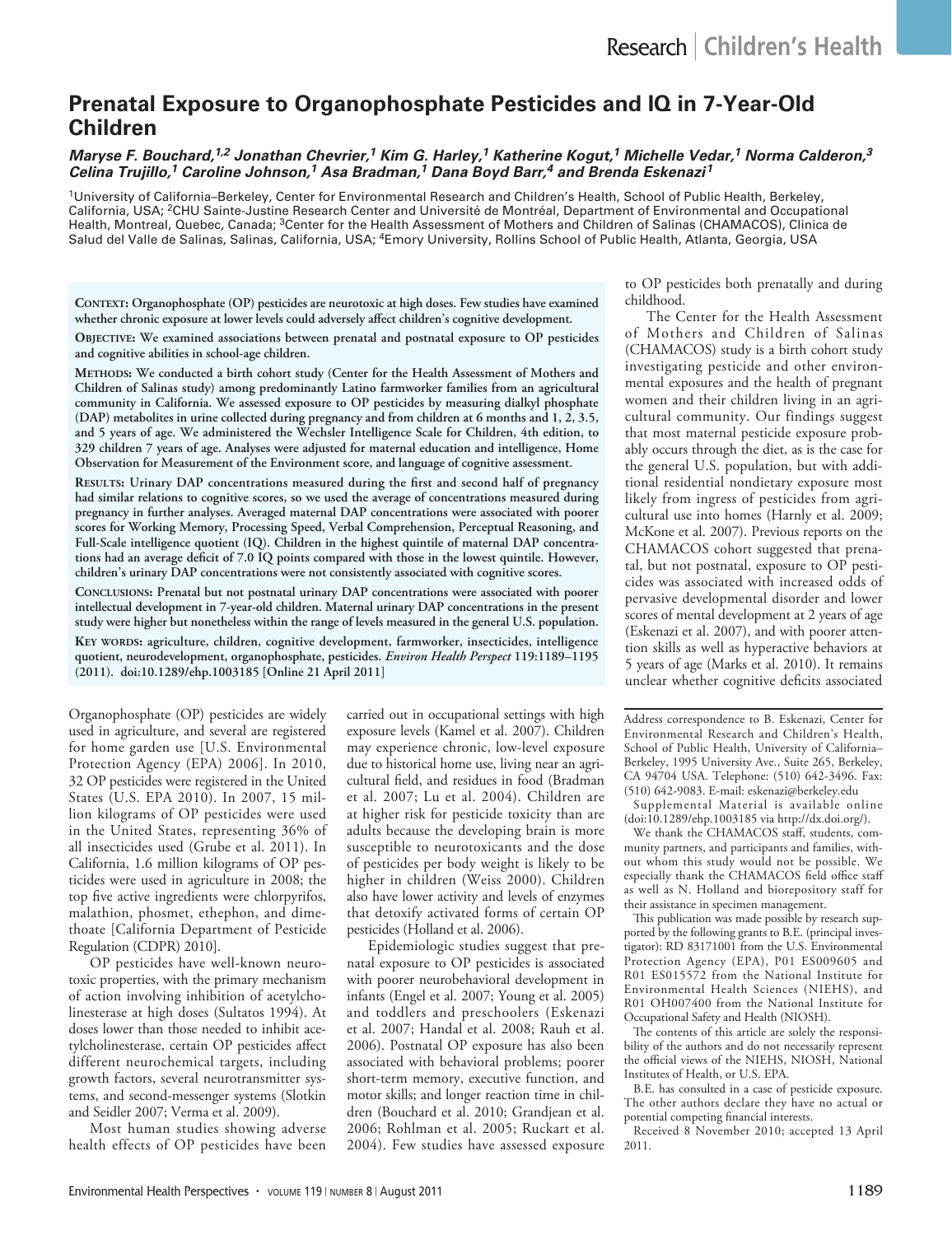with prenatal exposure to OP pesticides are persistent, because cohort studies have not followed children to school age, when deficits may have greater implications for school performance. Here, we report the association between prenatal and postnatal exposure to OP pesticides, indicated by urinary dialkyl phosphate (DAP) metabolite concentrations, and cognitive abilities of 7-year-olds.

# **Participants and Methods**

*Study setting and design.* The CHAMACOS study is a community/university partnership. We conducted this longitudinal birth cohort study of predominantly Mexican-American low-income families living in the Salinas Valley, California. This agricultural region is located southeast of the San Francisco Bay Area. Common crops include lettuce, strawberries, artichokes, broccoli, and grapes. About 235,000 kg of OP pesticides were used in this region in 1999–2000, when study participants were pregnant (CDPR 2001). Current data show that use of OP pesticides in California is decreasing overall; however, use of OP pesticides in Monterey County remained steady between 2001 and 2008 but declined 18% from 2008 to 2009 (CDPR 2010).

Detailed methods for the CHAMACOS study have been described elsewhere (Eskenazi et al. 2004, 2006). Briefly, pregnant women were recruited in six community clinics, serving primarily farmworker families, between October 1999 and 2000. Eligible women were  $\geq 18$  years old, < 20 weeks of gestation, Spanish or English speaking, eligible for lowincome health insurance, and planning to deliver at the local public hospital. All study activities were approved by the University of California–Berkeley Committee for the Protection of Human Subjects. Written, informed consent was obtained from the mothers, and child assent was obtained at 7 years of age.

The initial cohort included 601 women who delivered 526 live-born surviving singletons. For the present study, we excluded two children with missing prenatal DAP concentration measurements, four children with a medical condition that would affect assessment (autism, Down syndrome, hydrocephalus, deafness), children who were lost to follow-up and/or did not participate at the 7-year study visit ( $n = 72$  moved,  $n = 59$ refused,  $n = 24$  unable to trace,  $n = 21$  unable to schedule, *n* = 2 deceased), and children missing the cognitive assessment at the 7-year visit  $(n = 13)$ . Families included in this analysis (*n* = 329) did not differ significantly from the original full cohort on most attributes, including urinary DAP concentrations during pregnancy, maternal measures of cognitive ability, maternal education, marital status, poverty category, and child's birth weight.

However, mothers of children included in the present study were slightly older (mean age, 26.7 vs. 26.0 years,  $p = 0.07$ ) and breast-fed longer (8.7 months vs. 7.2, *p* = 0.01) than those from the initial cohort.

*Cognitive assessment.* We used the Wechsler Intelligence Scale for Children, 4th edition (WISC-IV), to assess cognitive abilities at the 7-year study visit (Wechsler 2003). All assessments were completed by a single experienced bilingual psychometrician, who was trained and supervised by a pediatric neuropsychologist. Quality assurance measures included review of videotaped assessments. For subtests in which a ceiling was not achieved (< 10%), missing values were imputed based on scores obtained by other children with similar score patterns. Scores for four domains were calculated based on the following subtests: Verbal Comprehension (composed of the Vocabulary and Similarities subtests), Perceptual Reasoning (Block Design and Matrix Reasoning subtests), Working Memory (Digit Span and Letter-Number Sequencing subtests), and Processing Speed (Coding and Symbol Search subtests). All subtests were administered in the dominant language of the child, which was determined through administration of the oral vocabulary subtest of the Woodcock–Johnson/ Woodcock–Muñoz Tests of Cognitive Ability in both English and Spanish (Woodcock and Johnson 1990). Ultimately, 67% of children were tested in Spanish and 33% in English. WISC-IV scores are standardized against U.S. population–based norms for English- and Spanish-speaking children.

The numbers of children with available scores were 329 for Perceptual Reasoning and Verbal Comprehension and 298 for Processing Speed and Working Memory (because we did not administer letter-number sequencing and symbol search for the first 3 months of assessments). A Full-Scale intelligence quotient (IQ) was available for 297 children.

*Maternal interviews and assessments.*  Women were interviewed twice during pregnancy (median gestation, 13 and 26 weeks), after delivery, and when children were 6 months and 1, 2, 3.5, 5, and 7 years of age. Interviews were conducted in Spanish or English by bilingual, bicultural interviewers. At the 6-month visit, mothers were administered the Peabody Picture Vocabulary Test (PPVT) to assess verbal intelligence (Dunn and Dunn 1981). The Infant-Toddler HOME (Home Observation for Measurement of the Environment) inventory was completed at 6 months and 1 and 2 years of age, and a short version was completed at 3.5 and 5 years (Caldwell and Bradley 1984). Additional information was obtained from prenatal and delivery medical records, which was abstracted by a registered nurse.

*Urinary OP metabolite measurements.* Urine was collected at two time points during pregnancy. The first urine sample was collected at enrollment into the study, between 5 and 27 weeks of gestation (median, 13 weeks). The second urine sample was collected between 18 and 39 weeks (median, 26 weeks). Urine was collected from the children at 6 months and 1, 2, 3.5, and 5 years of age; no urine was collected at the 7-year visit.

Urine specimens were aliquoted and stored at −80°C until shipment on dry ice to the Centers for Disease Control and Prevention (CDC; Atlanta, GA) for analysis. Six nonspecific OP DAP metabolites were measured in maternal and child urine: three dimethyl (DM) phosphate metabolites (dimethylphosphate, dimethylthiophosphate, dimethyldithiophosphate) and three diethyl (DE) phosphate metabolites (diethylphosphate, diethylthiophosphate, and diethyldithiophosphate). These six metabolites cannot be traced back to individual pesticides but together represent the breakdown products of about 80% of the total OP pesticides used in the Salinas Valley (CDC 2009). The most commonly used OP pesticides in the Salinas Valley are chlorpyrifos and diazinon (which devolve to DE), as well as malathion and oxydemeton-methyl (which devolve to DM). DAP metabolite concentrations were measured using gas chromatography/tandem mass spectrometry and quantified using isotope dilution calibration (Bravo et al. 2002). Details of urine collection, analysis, detection frequencies, and quality control procedures are described elsewhere (Bradman et al. 2005). Concentrations below the limit of detection (LOD) were randomly imputed based on a log-normal probability distribution whose parameters were estimated using maximum likelihood estimation. This method has been shown to perform better than simple substitution methods such as  $LOD/2$  or  $LOD/\sqrt{2}$  (Lubin et al. 2004). The DAP metabolite concentrations were expressed on a molar basis and summed to yield total DE, DM, and DAP concentrations.

*Other environmental contaminants.* We also considered the potential confounding effects of other known or suspected neurotoxicants: polybrominated diphenyl ethers (PBDEs), polychlorinated biphenyls (PCBs), *p*,*p*´-dichlorodiphenyltrichloroethane (DDT), *p*,*p*´-dichlorodiphenyldichloroethylene (DDE), and lead. Lead was measured in maternal blood at 26 weeks of gestation, in cord blood for a subset of the participants by the California Department of Public Health (Richmond, CA, USA), and in children's blood at 2 years of age by the Monterey County Public Health Laboratory (Salinas, CA, USA), using graphite furnace atomic absorption spectrophotometry. PBDEs, PCBs, DDT, and DDE were measured by the CDC (Atlanta, GA) in maternal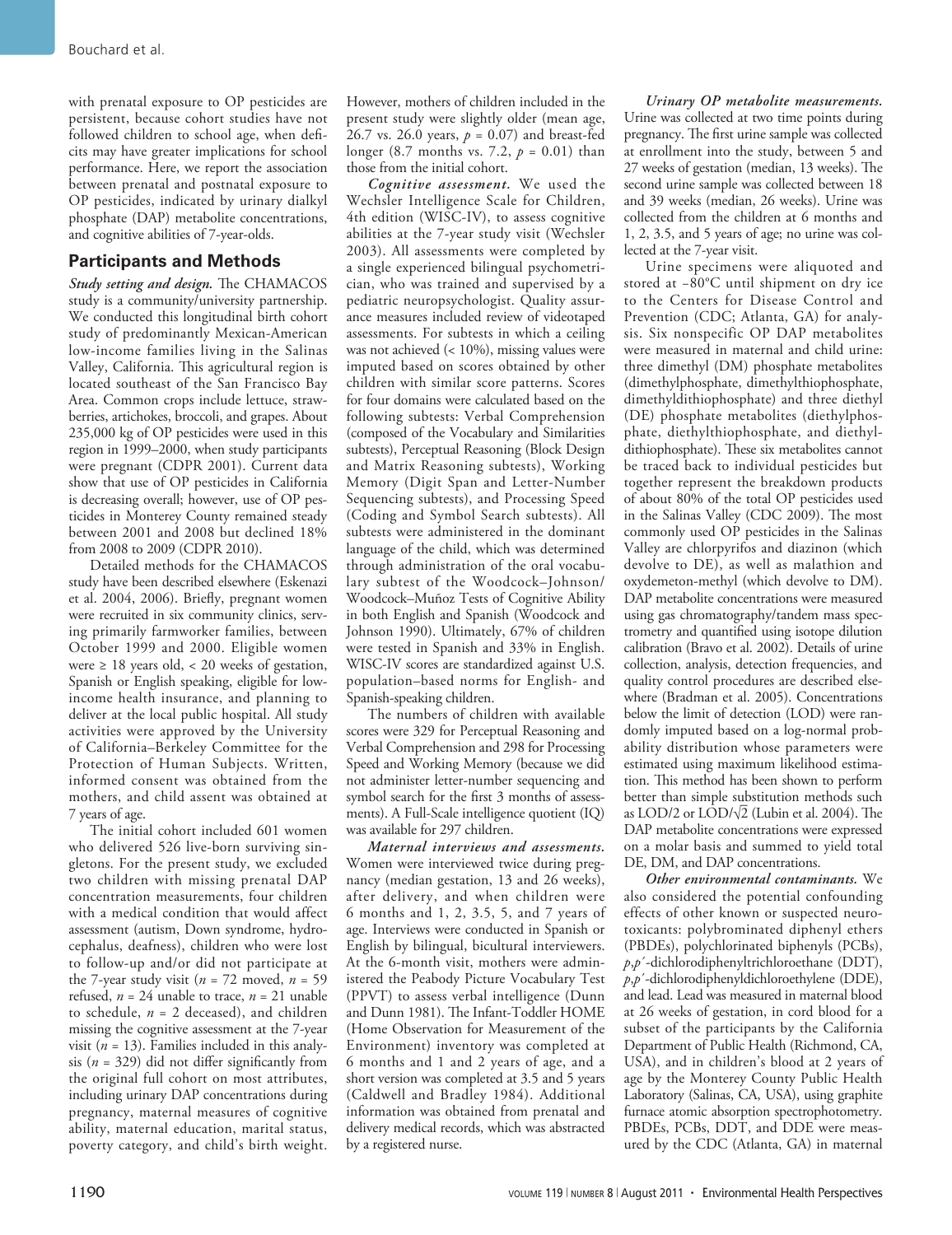serum samples collected at 26 weeks of gestation, on average, using gas chromatography/ isotope-dilution high-resolution mass spectrometry and were expressed on a serum lipid basis. Total lipids were determined based on the measurement of triglyceride and total cholesterol in serum using standard enzymatic methods (Roche Chemicals, Indianapolis, IN) (Phillips et al. 1989).

*Data analysis.* Nonspecific total DAP, DE, and DM metabolites (nanomoles per liter) were transformed to the  $log_{10}$  scale. All analyses were conducted on non-creatinine-adjusted values; models were rerun with creatinineadjusted values (nanomoles per gram of creatinine) in sensitivity analyses. We examined the association between urinary DAP concentrations and cognitive scores using multiple linear regression, with point estimates representing the change in cognitive scores for each 10-fold increase in DAP concentrations. For prenatal exposure, we examined associations with the DAP concentrations measured separately for urine collected during the first and second half of pregnancy ( $\leq 20$  vs. > 20 weeks of gestation). Because we found similar relations between cognitive scores and DAPs measured earlier or later than 20 weeks of gestation, we averaged the two DAP measures for further analyses; for 20 children (6%) only one prenatal measure was available for the analyses. Because DM and DE metabolites might have different relationships to the outcomes, they were examined separately.

For postnatal exposure, we examined the cross-sectional association of cognitive scores with DAP concentrations measured in children's urine collected at different ages in separate models. We also calculated the cumulative DAP level between 6 and 60 months using the area under the curve (AUC), calculated using the trapezoidal method. For 46 children with one missing DAP measurement at 1, 2, or 3.5 years, we imputed the mean of the two measures closest in time for the AUC calculation. Forty-nine children who were missing DAP measures at either the 6-month or 5-year visit, or missing more than one DAP measure from the three other time points, were excluded from the AUC analysis. For comparison with prenatal exposure, we calculated the mean urinary DAP concentrations measured during childhood for children with at least three of five measures (taken at 6 months and 1, 2, 3.5, and 5 years); this excluded 20 children.

To explore possible synergistic effects between pre- and postnatal DAP concentrations, we included an interaction term for mean prenatal DAP concentrations × AUC. However, this term was not statistically significant  $(p > 0.15)$  and thus was not included in the final models.

We retained the following variables as covariates for all analyses: maternal intellectual

abilities (PPVT score, continuous), maternal education (three categories), and continuous HOME score at 6 months. Maternal intellectual abilities and HOME score were included in models because they were associated with both DAP concentrations and IQ scores in univariate analyses ( $p < 0.2$ ), and maternal education was included because it is an important determinant of children's cognitive development. Language of testing was also included in models for Verbal Comprehension and Full-Scale IQ because of observed language-related differences in scores for these scales. We conducted additional analyses to evaluate the confounding effect of other factors associated with neurodevelopment in the literature: breast-feeding duration (in weeks, continuous), maternal age (continuous), birth order (continuous), HOME score at 1, 2, 3.5, and 5 years (continuous), poverty category (coded as in Table 1), marital status (married or living as married/not married), children's age at WISC-IV testing (in months, continuous), and maternal levels of PBDEs, PCBs, DDE, DDT, and lead during pregnancy. Each of these variables was added individually to the final model, but none was retained because none changed the magnitude of the coefficient for urinary DAP concentrations by > 10%. In separate analyses, we also investigated potential confounding and effect modification by variables possibly on the causal pathway (i.e., birth weight and gestational age, assessed continuously). Because most children (67%) were tested in Spanish, we reran the analyses restricted to this subset. Finally, we examined the interaction between sex and DAP concentrations, based on previous findings in this cohort (Marks et al. 2010).

We compared effect estimates for urinary DAPs measured in early versus late pregnancy and in the prenatal versus postnatal periods using seemingly unrelated estimation (Weesie 1999); we used the mean postnatal DAP concentrations (as opposed to AUC) for these analyses in order to compare metrics with similar units. We used generalized additive models with 3-degree-of-freedom cubic splines to evaluate the shape of dose–response curves, test the linearity assumption, and investigate potential thresholds while controlling for covariates. We did not observe evidence of departure from linearity or threshold for effect, so we retained the simpler models based on linear regression. For illustration, we grouped DAP concentrations into quintiles, entered this categorical variable in the multiple regression model with the same covariables described above, and obtained the mean IQ score for each quintile.

Univariate and multiple linear regression analyses were conducted with SPSS (version 19.0; IBM Corp., Somers, NY), and generalized additive model and seemingly unrelated estimation ("suest" command) were performed with STATA (version 10.1; StataCorp, College Station, TX).

### **Results**

Most women in the present study were Spanish speaking, were born in Mexico, lived in farmworker households, did not complete high school, and had a family income below the U.S. poverty threshold (Table 1); 44% of mothers performed agricultural work during their pregnancy. Additional descriptive characteristics on this study population can be found elsewhere (Eskenazi et al. 2004). Levels of urinary DAP metabolites during pregnancy (mean of the two prenatal measures) were not associated with maternal education or intelligence, family income, or the language of children's cognitive assessment (Table 1). However, DAP levels during pregnancy were higher among mothers from families with lower HOME scores (indicative of a less favorable home environment) at the child's 6-month visit  $(p = 0.10)$ .

DAP concentrations in urine collected during the first half (median, 13th week of gestation) and second half (median, 26th week of gestation) of pregnancy were associated with lower cognitive scores on all subtests in children at 7 years of age but were most strongly associated for Verbal Comprehension and Full-Scale IQ (Table 2). The effect coefficients for DAP concentrations measured in the first half of pregnancy were not significantly different from those for the second half of pregnancy (similarly unrelated regression,  $p > 0.05$  for all scales).

Averaging the two maternal urinary DAP concentrations measured during pregnancy yielded significant associations with poorer cognitive scores (Table 3). Higher prenatal DAP concentrations were associated with lower scores on all four cognitive domains, the strongest associations being for Verbal Comprehension [β for a 10-fold increase in concentration  $= -5.3$ ; 95% confidence interval (CI), –8.6 to –2.0]. A 10-fold increase in DAP concentrations was associated with a decrease of 5.6 Full-Scale IQ points (95% CI, –9.0 to –2.2). We did not observe evidence of departure from linearity in the relation between DAP concentrations and Full-Scale IQ. We found a 7.0 Full-Scale IQ–point difference between children in the highest quintile of prenatal DAP levels and those in the lowest quintile (Figure 1). Urinary DM concentrations averaged during pregnancy were also associated with poorer cognitive scores, although point estimates were slightly smaller than for total DAP concentrations (Table 3). Urinary DE concentrations were associated with poorer cognitive score but much less strongly than were total DAP and DM concentrations. The exception was Processing Speed scores, which were more strongly associated with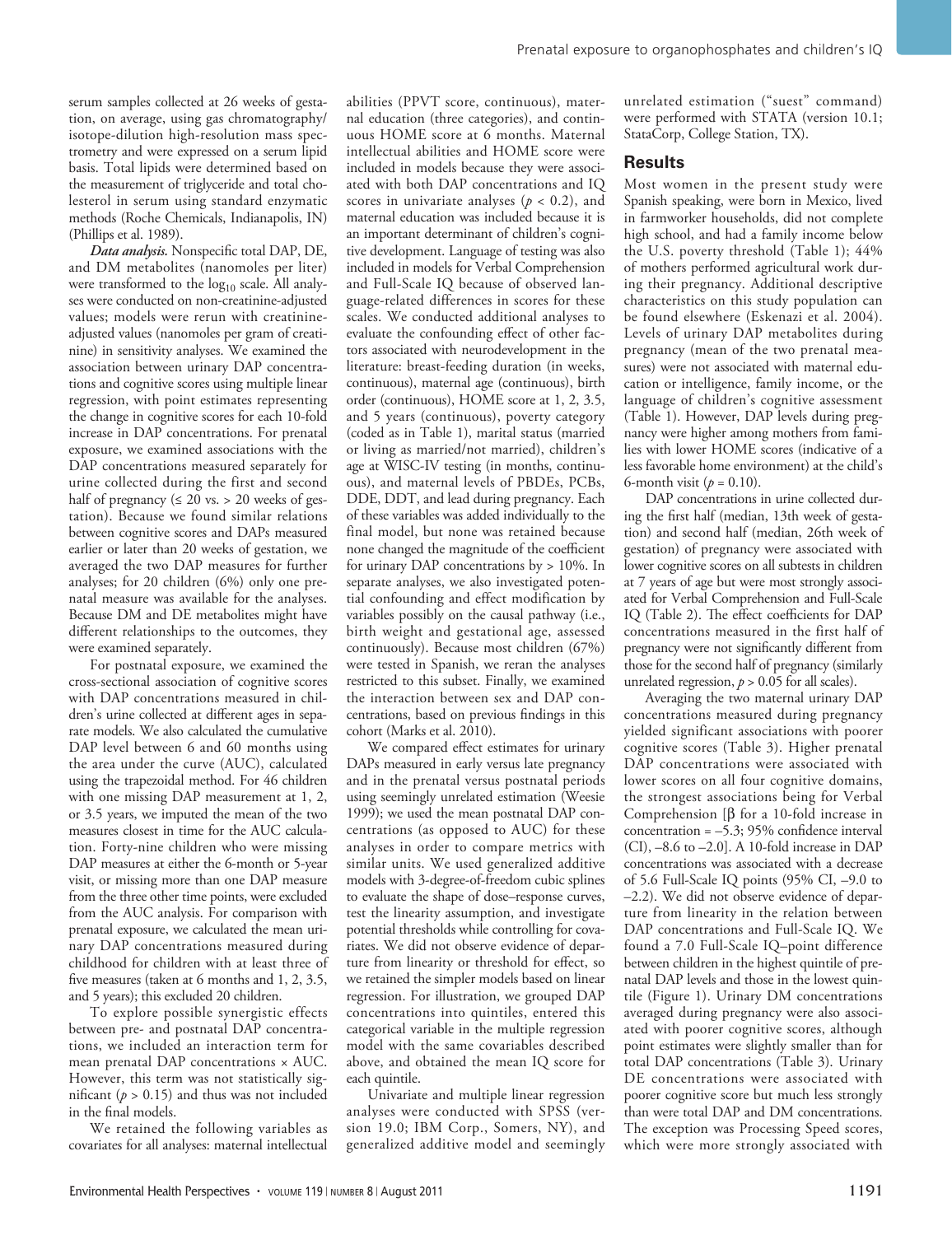DE concentrations (β: –4.0; 95% CI, –7.0 to –1.0) than with DM concentrations.

We examined the confounding and effect modification of potential neurotoxicants (i.e., PBDEs, PCBs, DDT/DDE, and lead) on Full-Scale IQ, and none confounded or interacted with the DAP prenatal measurements. Adjusting for postnatal urinary DAP measures using AUC altered the results for prenatal DAPs only marginally (change in estimates < 10%). We found no indication of sex-related differential associations of cognitive scores and prenatal DAP, DM, and DE concentrations ( $p$  for interaction term  $> 0.3$ ). Adjusting point estimates for sex only marginally altered the results. Point estimates for creatinine-adjusted DAP concentrations [Supplemental Material, Table 1 (doi:10.1289/ehp.1003185)] were similar to those obtained using non-creatinine-adjusted concentrations. Restricting the analyses to children tested in Spanish yielded results similar to those obtained for the entire group [Supplemental Material, Table 2 (doi:10.1289/ehp.1003185)].

Postnatal urinary DAP concentrations were not consistently associated with cognitive

**Table 1.** Study cohort characteristics and maternal urinary DAP concentrations (mean of two measures taken during pregnancy), CHAMACOS (*n* = 329).

|                                             |                    | Geometric mean DAP |                         |  |  |
|---------------------------------------------|--------------------|--------------------|-------------------------|--|--|
| Cohort characteristic                       | $n\left(\%\right)$ | (95% CI) (nmol/L)  | $p$ -Value <sup>a</sup> |  |  |
| Child's sex                                 |                    |                    | 0.50                    |  |  |
| Boys                                        | 154 (47)           | 136 (115-161)      |                         |  |  |
| Girls                                       | 175 (53)           | 126 (108-146)      |                         |  |  |
| Maternal education                          |                    |                    | 0.71                    |  |  |
| < 6th grade                                 | 148 (45)           | 127 (106-152)      |                         |  |  |
| 7th-12th grade                              | 111 (34)           | 127 (105-154)      |                         |  |  |
| Completed high school                       | 70(21)             | 143 (113-181)      |                         |  |  |
| Maternal intelligence (PPVT score)          |                    |                    | 0.17                    |  |  |
| $\leq 74$                                   | 106 (32)           | 150 (121-188)      |                         |  |  |
| $75 - 99$                                   | 120 (36)           | 129 (109-154)      |                         |  |  |
| $\geq 100$                                  | 103 (31)           | 103 (95-136)       |                         |  |  |
| HOME score at 6 months                      |                    |                    | 0.10                    |  |  |
| $\leq 31.0$                                 | 139 (42)           | 150 (128-177)      |                         |  |  |
| $31.1 - 33.3$                               | 85(26)             | 118 (95-147)       |                         |  |  |
| $\geq 33.4$                                 | 105 (32)           | 117 (97-141)       |                         |  |  |
| Family income at 7 years                    |                    |                    | 0.31                    |  |  |
| < Poverty level                             | 232 (71)           | 125 (109-142)      |                         |  |  |
| Within 200% of poverty level                | 95(29)             | 143 (116-179)      |                         |  |  |
| > 200% of poverty level                     | 2(1)               | 283 (207-389)      |                         |  |  |
| Language of WISC-IV verbal subtests         |                    |                    | 0.77                    |  |  |
| English                                     | 108 (33)           | 133 (108-160)      |                         |  |  |
| Spanish                                     | 221 (67)           | 129 (113-149)      |                         |  |  |
| Maternal country of birth                   |                    |                    | 0.55                    |  |  |
| Mexico                                      | 282 (86)           | 133 (118-152)      |                         |  |  |
| <b>United States</b>                        | 43(13)             | 115 (83-160)       |                         |  |  |
| Other                                       | 4(1)               | 94 (62-186)        |                         |  |  |
| Mother performed farm work during pregnancy |                    |                    | 0.64                    |  |  |
| Yes                                         | 145 (44)           | 123 (105-146)      |                         |  |  |
| N <sub>o</sub>                              | 180 (55)           | 136 (117-159)      |                         |  |  |
| Missing                                     | 4(1)               | 160 (31-2539)      |                         |  |  |
| Farmworker in household during pregnancy    |                    |                    | 0.76                    |  |  |
| Yes                                         | 273 (83)           | 128 (113-145)      |                         |  |  |
| N <sub>o</sub>                              | 54(16)             | 142 (110-189)      |                         |  |  |
| Missing                                     | 2(1)               | 108 (89-131)       |                         |  |  |

<sup>a</sup>One-way analysis of variance on log<sub>10</sub>-transformed DAP concentrations.

**Table 2.** Change in cognitive scores in children tested at 7 years of age, for a 10-fold increase in maternal DAP concentrations (nmol/L) measured in the first and second half of pregnancy ( $\leq$  20 weeks, > 20 weeks), CHAMACOS.

|                                                  |            | First half of pregnancy                            |                 | Second half of pregnancy |                                                 |              |  |  |  |  |
|--------------------------------------------------|------------|----------------------------------------------------|-----------------|--------------------------|-------------------------------------------------|--------------|--|--|--|--|
| Cognitive test                                   | n          | <b>B-Coefficient</b><br>(95% CI)                   | <i>p</i> -Value | n                        | <b>B-Coefficient</b><br>$(95% \text{ Cl})$      | p-Value      |  |  |  |  |
| WISC-IV scale                                    |            |                                                    |                 |                          |                                                 |              |  |  |  |  |
| <b>Working Memory</b><br><b>Processing Speed</b> | 267<br>268 | $-1.6$ ( $-4.2$ to 1.0)<br>$-1.5$ ( $-3.9$ to 0.9) | 0.22<br>0.21    | 279<br>280               | $-3.0$ (-6.4 to 0.4)<br>$-2.6$ ( $-5.9$ to 0.7) | 0.08<br>0.12 |  |  |  |  |
| Verbal Comprehension                             | 291        | $-2.6$ ( $-5.1$ to $-0.1$ )                        | 0.04            | 309                      | $-3.1$ (-6.4 to 0.2)                            | 0.06         |  |  |  |  |
| Perceptual Reasoning                             | 292        | $-1.2$ (-4.1 to 1.7)                               | 0.42            | 309                      | $-2.4$ ( $-6.3$ to 1.4)                         | 0.22         |  |  |  |  |
| Full-scale IQ                                    | 266        | $-2.4$ ( $-4.9$ to 0.2)                            | 0.07            | 279                      | $-3.5$ (-6.9 to -0.1)                           | 0.04         |  |  |  |  |

Estimates were adjusted for HOME score at 6 months and maternal education and intelligence. Verbal Comprehension and Full-Scale IQ were also adjusted for language of assessment.

scores at 7 years of age (Table 4). However, DAP concentrations at 1 year of age were associated with better scores on Verbal Comprehension (β = 2.9; 95% CI, 0.7–5.2) and Full-Scale IQ ( $\beta$  =: 2.7; 95% CI, 0.3–5.1). DAP concentrations at 6 months and 2, 3.5, and 5 years, and cumulated throughout childhood by the AUC method, were not associated with cognitive scores. Likewise, postnatal DM and DE concentrations were not associated with cognitive scores (data not shown). Adjusting for prenatal urinary DAP measure had a negligible effect on the postnatal DAP results (change in estimates < 10%).

To compare the association between cognitive scores and DAP concentrations measured pre- and postnatally, we restricted the sample to children with measures available for both the prenatal and postnatal periods [Supplemental Material, Table 3 (doi:10.1289/ehp.1003185)]. The effect coefficients associated with prenatal DAP concentrations (mean of two measures) were significantly different than those associated with DAP concentrations measured postnatally (mean of five measures) for Verbal Comprehension (*p* = 0.01) and Full-Scale IQ  $(p = 0.03)$ . We observed similar findings for the other cognitive scales, but the difference between prenatal and postnatal point estimates did not reach significance  $(p > 0.10)$ .

## **Discussion**

Our findings suggest that prenatal exposure to OP pesticides, as measured by urinary DAP metabolites in women during pregnancy, is associated with poorer cognitive abilities in children at 7 years of age. Children in the highest quintile of maternal DAP concentrations had an average deficit of 7.0 IQ points compared with those in the lowest quintile. Associations were linear, and we observed no threshold. However, DAP concentrations during childhood were not associated with cognitive scores in this cohort of children.

Developing fetal nervous systems may be more vulnerable to *in utero* exposure to OP pesticides because of the many unique processes occurring during this stage of development, such as cell division, migration, differentiation, formation of synapses, pruning of synapses, apoptosis, and myelination (Tau and Peterson 2010). Fetal exposure to OP pesticides occurs via passage of the OPs through the placenta (Rauh et al. 2006; Whyatt et al. 2009). In addition, DAP metabolites have been detected in amniotic fluid (Bradman et al. 2003).

Previous reports from this cohort have also shown associations of prenatal but not postnatal OP exposure with adverse neurobehavioral functioning (Eskenazi et al. 2007; Marks et al. 2010). Our findings are consistent with those of other investigations of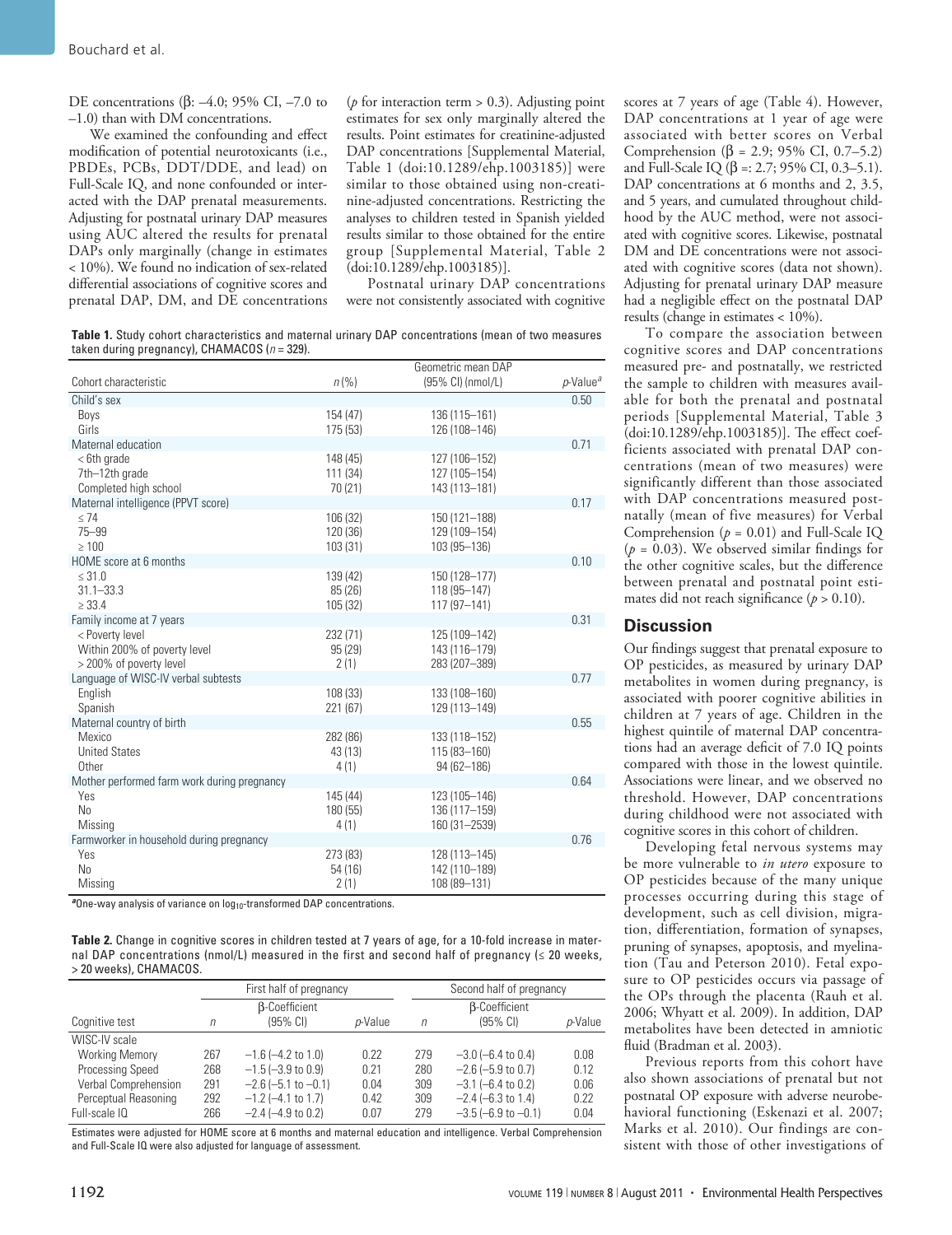adverse associations between prenatal exposure to OP pesticides and cognition (Harari et al. 2010; Rauh et al. 2006). In contrast to the present findings, a few other studies reported that OP metabolites measured in children were associated with poorer cognitive abilities (Lizardi et al. 2008; Ruckart et al. 2004). However, these studies differed in exposure and/or the outcomes found to be associated with OP pesticides. For instance, Ruckart et al. (2004) examined the relationship between methyl parathion—an OP pesticide rarely used in the Salinas Valley—and found no association with general intelligence in 6-year-olds but did find adverse associations between concurrent exposure and other specific neuropsychological domains (i.e., poorer memory, attention, and motor skills). In a study of 48 children 7 years of age, Lizardi et al. (2008) reported that those with detectable levels of DAPs had a worse performance on a test of executive function, but not on the Full-Scale IQ, compared with those with nondetectable levels. Studies of women who worked in floriculture in Ecuador found associations with certain specific neurobehavioral domains in their children but did not assess

**Table 3.** Change in cognitive scores in children tested at 7 years of age, for a 10-fold increase in maternal DAP, DM, and DE concentrations (nmol/L) averaged over pregnancy, CHAMACOS.

|        | DAP                         |         | DM                          |         | DE                      |                 |  |  |
|--------|-----------------------------|---------|-----------------------------|---------|-------------------------|-----------------|--|--|
| $\eta$ | B-Coefficient (95% CI)      | p-Value | B-Coefficient (95% CI)      | p-Value | B-Coefficient (95% CI)  | <i>p</i> -Value |  |  |
|        |                             |         |                             |         |                         |                 |  |  |
| 298    | $-4.3$ ( $-7.7$ to $-0.9$ ) | 0.01    | $-4.0$ ( $-7.1$ to $-1.0$ ) | < 0.01  | $-0.4$ ( $-3.5$ to 2.7) | 0.80            |  |  |
| 298    | $-3.4$ (-6.8 to $-0.1$ )    | 0.04    | $-1.8$ (-4.8 to 1.2)        | 0.23    | $-4.0$ (-7.0 to -1.0)   | < 0.01          |  |  |
| 329    | $-5.3$ ( $-8.6$ to $-2.0$ ) | < 0.01  | $-4.8$ ( $-7.8$ to $-1.9$ ) | < 0.01  | $-2.0$ ( $-5.0$ to 1.1) | 0.20            |  |  |
| 329    | $-4.0$ ( $-7.9$ to $-0.1$ ) | 0.04    | $-3.3$ (-6.7 to 0.2)        | 0.07    | $-2.1$ ( $-5.6$ to 1.5) | 0.25            |  |  |
| 297    | $-5.6$ ( $-9.0$ to $-2.2$ ) | < 0.01  | $-4.7$ ( $-7.7$ to $-1.6$ ) | < 0.01  | $-2.8$ ( $-5.6$ to 0.3) | 0.08            |  |  |
|        |                             |         |                             |         |                         |                 |  |  |

Estimates were adjusted for HOME score at 6 months and maternal education and intelligence. Verbal Comprehension and Full-Scale IQ were also adjusted for language of assessment.



**Figure 1.**Mean ± SE WISC-IV score per quintile of prenatal urinary DAP concentration: Working Memory (*A*), Processing Speed (*B*), Verbal Comprehension (*C*), Perceptual Reasoning (D), and Full-Scale IQ (E). The medians (ranges) for DAP quintiles (nmol/L) are as follows: first quintile, 39 (0–55); second, 75 (> 55–93); third, 126 (> 93–173); fourth, 221 (> 173–319); and fifth, 508 (> 319). Estimates were adjusted for HOME score at 6 months, maternal education and intelligence, and language of assessment (only for Verbal Comprehension and Full Scale IQ).

**Table 4.** Change in cognitive scores for a 10-fold increase in DAP concentrations (nmol/L) measured throughout children's follow-up visits and for the AUC, CHAMACOS.

|                 | 6 months             |                          |                 | 12 months            |                          | 24 months |                      | 42 months                |                      | 60 months |                          |         | <b>AUC</b> |                          |         |     |                          |         |
|-----------------|----------------------|--------------------------|-----------------|----------------------|--------------------------|-----------|----------------------|--------------------------|----------------------|-----------|--------------------------|---------|------------|--------------------------|---------|-----|--------------------------|---------|
| Cognitive test  | <b>B-Coefficient</b> |                          |                 | <b>B-Coefficient</b> |                          |           | <b>B-Coefficient</b> |                          | <b>B-Coefficient</b> |           | <b>B-Coefficient</b>     |         |            | <b>B-Coefficient</b>     |         |     |                          |         |
| (WISC-IV scale) | $\eta$               | $(95% \text{ Cl})$       | <i>p</i> -Value |                      | (95% CI)                 | p-Value   | n                    | (95% CI)                 | p-Value              | n         | (95% CI)                 | p-Value | n          | (95% CI)                 | p-Value | n   | (95% CI)                 | p-Value |
| Working         | 265                  | $-17$                    | 0.13            | 274                  | 0.9                      | 0.46      | 274                  | $-0.4$                   | 0.73                 | 231       | 0.8                      | 0.51    | 273        | 2.0                      | 0.07    | 245 | 1.6                      | 0.40    |
| Memory          |                      | $(-3.9 \text{ to } 0.5)$ |                 |                      | $(-1.4 \text{ to } 3.2)$ |           |                      | $(-2.7 \text{ to } 1.9)$ |                      |           | $(-1.7 \text{ to } 3.3)$ |         |            | $(-0.1 \text{ to } 4.0)$ |         |     | $(-2.2 \text{ to } 5.4)$ |         |
| Processing      | 266                  | $-0.3$                   | 0.77            | 274                  | . 6                      | 0.16      | 274                  | $-2.0$                   | 0.08                 | 231       | $-1.1$                   | 0.36    | 273        | 0.7                      | 0.48    | 246 | $-1.3$                   | 0.49    |
| Speed           |                      | $(-2.5 \text{ to } 1.8)$ |                 |                      | $(-0.6 \text{ to } 3.8)$ |           |                      | $(-4.3 \text{ to } 0.2)$ |                      |           | $(-3.6 \text{ to } 1.3)$ |         |            | $(-1.3 \text{ to } 2.7)$ |         |     | $(-4.9 \text{ to } 2.3)$ |         |
| Verbal          | 294                  | 0.8                      | 0.47            | 303                  | 2.9                      | 0.01      | 303                  | $-0.8$                   | 0.50                 | 259       | 0.2                      | 0.86    | 302        | 0.4                      | 0.68    | 271 | 0.8                      | 0.67    |
| Comprehension   |                      | $(-1.4 \text{ to } 3.0)$ |                 |                      | $(0.7 \text{ to } 5.2)$  |           |                      | $(-3.1 \text{ to } 1.5)$ |                      |           | $(-2.2 \text{ to } 2.6)$ |         |            | $(-1.6 \text{ to } 2.5)$ |         |     | $(-3.0 \text{ to } 4.6)$ |         |
| Perceptual      | 294                  | $-2.4$                   | 0.06            | 303                  | 1.9                      | 0.16      | 303                  | $-0.7$                   | 0.61                 | 259       | $-0.3$                   | 0.85    | 302        | 2.3                      | 0.06    | 271 | 0.5                      | 0.81    |
| Reasoning       |                      | $(-4.9 \text{ to } 0.1)$ |                 |                      | $(-0.8 \text{ to } 4.5)$ |           |                      | $(-3.4 \text{ to } 2.0)$ |                      |           | $(-3.0 \text{ to } 2.5)$ |         |            | $(-0.1 \text{ to } 4.7)$ |         |     | $(-3.8 \text{ to } 4.8)$ |         |
| Full-Scale IQ   | 265                  | $-0.9$                   | 0.41            | 273                  | 2.7                      | 0.03      | 273                  | $-1.5$                   | 0.22                 | 231       | 0.2                      | 0.90    | 272        | 1.7                      | 0.17    | 245 | 0.6                      | 0.75    |
|                 |                      | $(-3.2 \text{ to } 1.3)$ |                 |                      | $(0.3 \text{ to } 5.1)$  |           |                      | $(-3.9 \text{ to } 0.9)$ |                      |           | $(-2.4 \text{ to } 2.8)$ |         |            | $(-0.4 \text{ to } 3.9)$ |         |     | $(-3.2 \text{ to } 4.4)$ |         |

Estimates were adjusted for HOME score at 6 months and maternal education and intelligence. Verbal Comprehension and Full-Scale IQ were also adjusted for language of assessment.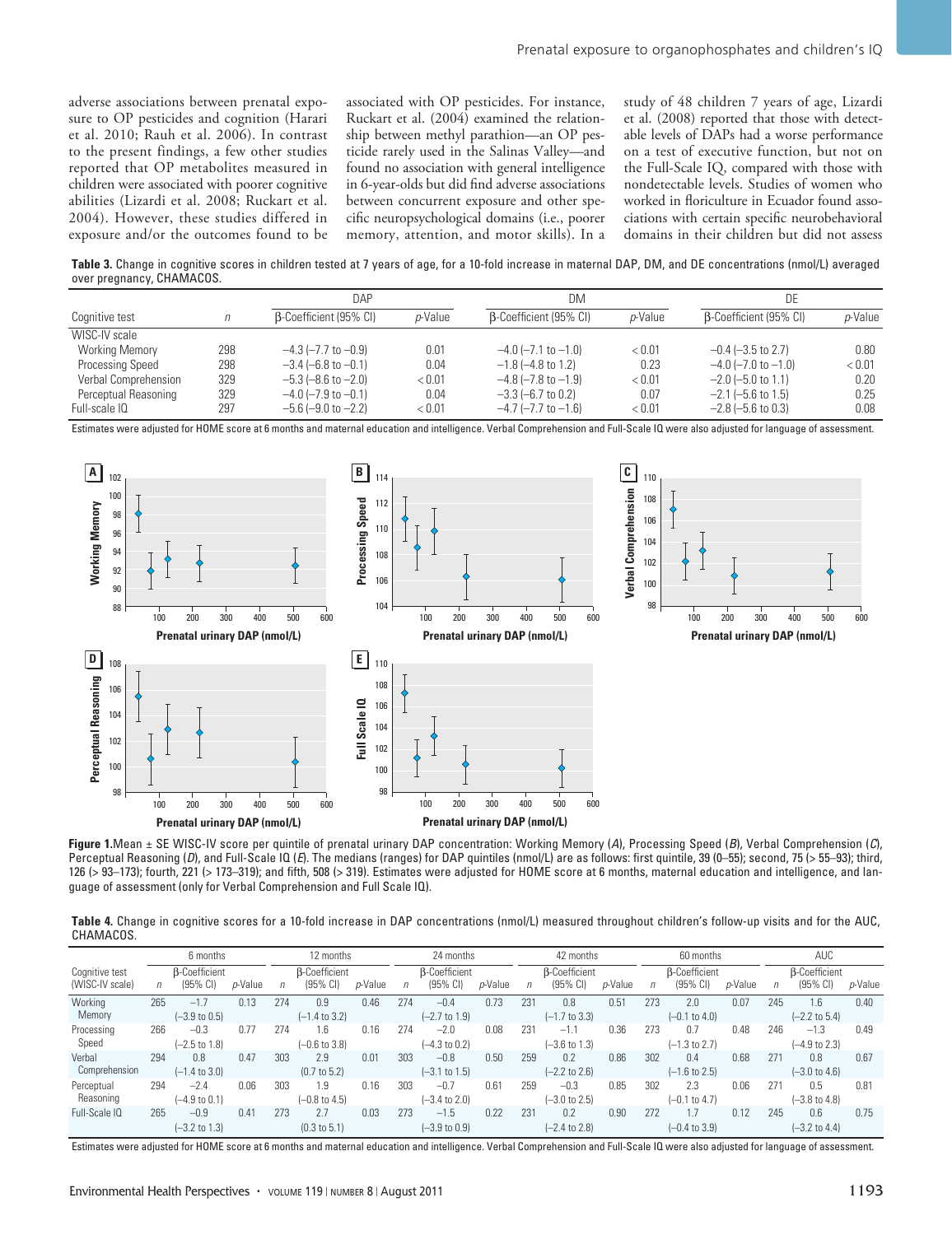general intelligence (Grandjean et al. 2006; Handal et al. 2007, 2008; Harari et al. 2010).

This study has limitations, mostly related to the assessment of exposure to OP pesticides. Assessing OP exposure is challenging because of their fast clearance from the body, with complete excretion in the urine within 3–6 days (Bradway et al. 1977). We observed that prenatal exposure indicated by the average of two DAP metabolite measures taken during pregnancy was associated with markedly poorer cognitive performances. However, the association of DAP metabolites measured at one point in time during pregnancy either earlier or later during gestation—was not as strongly associated with cognitive scores. Considering the rapid metabolism of these compounds, it seems likely that exposure assessment based on a single urinary DAP measure is less representative of longer-term exposure than are serial measurements. In addition, DAP metabolites in urine may in part reflect exposure to preformed DAPs present in the environment or food (Lu et al. 2005); therefore, the proportion of urinary DAP metabolites that reflect exposure to parent pesticide compounds is unknown. However, these sources of exposure misclassification are nondifferential and would bias results toward the null. Despite the limitations pertaining to the use of urinary DAPs as exposure indicators to OP pesticides, they may provide the best integrated measure available at this time. Indeed, for many OP pesticides, no methods currently available measure pesticide-specific metabolites in urine or OP parent compounds in blood.

Prenatal exposure to OP pesticides, primarily with DM rather than DE metabolites, was associated with poorer cognition at 2 years of age in this cohort (Eskenazi et al. 2007), as well as in the 7-year follow-up we report here. The exception was that DE metabolites were more strongly associated than DM metabolites with deficits on Processing Speed. The stronger associations with DM metabolites for most cognitive measures could be explained by the greater toxicity of some of these OP pesticides. For example, oxydemeton-methyl, which devolves to DM metabolites, is the most toxic of OP pesticides used in the study region and represents the greatest cumulative risk (Castorina et al. 2003). On the other hand, DE metabolites may be less stable and, consequently, poorer exposure biomarkers (Bradman et al. 2007); this would likely bias the effect estimates toward the null.

The present study also has considerable strengths, perhaps most notable among them being its longitudinal design. We measured urinary DAP concentrations during prenatal development and throughout childhood. We followed children until 7 years of age, when the tests of cognitive function are more

reliable than at younger ages (Honzik 1976). As in any epidemiologic study, the reported associations could be attributable to uncontrolled confounders, but we were able to examine or adjust for numerous important factors over the lifetime of the child, including exposure to other environmental agents, several socioeconomic indicators, maternal cognitive abilities, and child stimulation. Urinary DAP concentrations during pregnancy were weakly associated with measures of socioeconomic status, such as maternal intelligence and education. Furthermore, the study population had a homogeneous socioeconomic profile, reducing the potential for uncontrolled confounding.

The level of urinary DAP metabolites in the pregnant women in the present study was higher than in a representative U.S. sample of women of reproductive age [National Health and Nutrition Examination Survey (NHANES) 1999–2000] (Bradman et al. 2005). In the present group, the median of total maternal DAP concentrations was 128 nmol/L. As a comparison, NHANES levels were 72 nmol/L among pregnant women and 90 nmol/L among nonpregnant women. However, > 25% of pregnant women from the general U.S. population had DAP levels exceeding the median levels measured in the present study. Thus, the prenatal DAP concentrations associated with cognitive deficits in offspring in the present investigation were within the range of concentrations found in the general population.

#### **Conclusion**

Prenatal but not postnatal exposure to OP pesticides was associated with poorer intellectual development in 7-year-old children from an agricultural community. Maternal urinary DAP levels in this sample, although higher than general U.S. levels, were nonetheless within the range of the distribution levels. These findings suggest that some U.S. women in the general population may experience OP pesticide exposure at levels that are associated with poorer cognitive development in offspring in the present study.

#### **CORRECTION**

In the original manuscript published online, some of the values in Table 4 were incorrect. They have been corrected here.

#### **References**

- Bouchard MF, Bellinger DC, Wright RO, Weisskopf MG. 2010. Attention-deficit/hyperactivity disorder and urinary metabolites of organophosphate pesticides. Pediatrics 125:e1270–e1277.
- Bradman A, Barr DB, Claus Henn BG, Drumheller T, Curry C, Eskenazi B. 2003. Measurement of pesticides and other toxicants in amniotic fluid as a potential biomarker of

prenatal exposure: a validation study. Environ Health Perspect 111:1779–1782.

- Bradman A, Eskenazi B, Barr DB, Bravo R, Castorina R, Chevrier J, et al. 2005. Organophosphate urinary metabolite levels during pregnancy and after delivery in women living in an agricultural community. Environ Health Perspect 113:1802–1807.
- Bradman A, Whitaker D, Quiros L, Castorina R, Claus Henn B, Nishioka M, et al. 2007. Pesticides and their metabolites in the homes and urine of farmworker children living in the Salinas Valley, CA. J Expo Sci Environ Epidemiol 17:331–349.
- Bradway DE, Shafik TM, Lores EM. 1977. Comparison of cholinesterase activity, residue levels, and urinary metabolite excretion of rats exposed to organophosphorus pesticides. J Agric Food Chem 25:1353–1358.
- Bravo R, Driskell WJ, Whitehead RD Jr, Needham LL, Barr DB. 2002. Quantitation of dialkyl phosphate metabolites of organophosphate pesticides in human urine using GC-MS-MS with isotopic internal standards. J Anal Toxicol 26:245–252.
- Caldwell B, Bradley R. 1984. Home Observation for Measurement of the Environment. Little Rock:University of Arkansas.
- Castorina R, Bradman A, McKone TE, Barr DB, Harnly ME, Eskenazi B. 2003. Cumulative organophosphate pesticide exposure and risk assessment among pregnant women living in an agricultural community: a case study from the CHAMACOS cohort. Environ Health Perspect 111:1640–1648.
- CDC (Centers for Disease Control and Prevention). 2009. Fourth National Report on Human Exposure to Environmental Chemicals. Chemical Information. Organophosphorus Insecticides: Dialkyl Phosphate Metabolites. Available: http://www.cdc.gov/exposurereport/data\_tables/OP-DPM\_ ChemicalInformation.html [accessed 29 March 2011].
- CDPR (California Department of Pesticide Regulation). 2001. Pesticide Information Portal, Use Data for 2000. Available: http://www.cdpr.ca.gov/docs/pur/pur00rep/00\_pur.htm [accessed 30 June 2011].
- CDPR (California Department of Pesticide Regulation). 2010. Summary of Pesticide Use Report Data for 2009. Available: http://www.cdpr.ca.gov/docs/pur/pur09rep/comrpt09.pdf [accessed 12 April 2011].
- Dunn L, Dunn L. 1981. Peabody Picture Vocabulary Test, Revised. Circle Pines, MN:American Guidance Service.
- Engel SM, Berkowitz GS, Barr DB, Teitelbaum SL, Siskind J, Meisel SJ, et al. 2007. Prenatal organophosphate metabolite and organochlorine levels and performance on the Brazelton Neonatal Behavioral Assessment Scale in a multiethnic pregnancy cohort. Am J Epidemiol 165:1397–1404.
- Eskenazi B, Harley K, Bradman A, Weltzien E, Jewell NP, Barr DB, et al. 2004. Association of *in utero* organophosphate pesticide exposure and fetal growth and length of gestation in an agricultural population. Environ Health Perspect 112:1116–1124.
- Eskenazi B, Marks AR, Bradman A, Fenster L, Johnson C, Barr DB, et al. 2006. In utero exposure to dichlorodiphenyltrichloroethane (DDT) and dichlorodiphenyldichloroethylene (DDE) and neurodevelopment among young Mexican American children. Pediatrics 118:233–241.
- Eskenazi B, Marks AR, Bradman A, Harley K, Barr DB, Johnson C, et al. 2007. Organophosphate pesticide exposure and neurodevelopment in young Mexican-American children. Environ Health Perspect 115:792–798.
- Grandjean P, Harari R, Barr DB, Debes F. 2006. Pesticide exposure and stunting as independent predictors of neurobehavioral deficits in Ecuadorian school children. Pediatrics 117:e546–e556.
- Grube A, Donaldson D, Kiely T, Wu L. 2011. Pesticides Industry Sales and Usage: 2006 and 2007 Market Estimates. Washington, DC:U.S. Environmental Protection Agency, Office of Chemical Safety and Pollution Prevention.
- Handal AJ, Harlow SD, Breilh J, Lozoff B. 2008. Occupational exposure to pesticides during pregnancy and neurobehavioral development of infants and toddlers. Epidemiology 19:851–859.
- Handal AJ, Lozoff B, Breilh J, Harlow SD. 2007. Neurobehavioral development in children with potential exposure to pesticides. Epidemiology 18:312–320.
- Harari R, Julvez J, Murata K, Barr D, Bellinger DC, Debes F, et al. 2010. Neurobehavioral deficits and increased blood pressure in school-age children prenatally exposed to pesticides. Environ Health Perspect 118:890–896.
- Harnly ME, Bradman A, Nishioka M, McKone TE, Smith D, McLaughlin R, et al. 2009. Pesticides in dust from homes in an agricultural area. Environ Sci Technol 43:8767–8774.
- Holland N, Furlong C, Bastaki M, Richter R, Bradman A, Huen K,